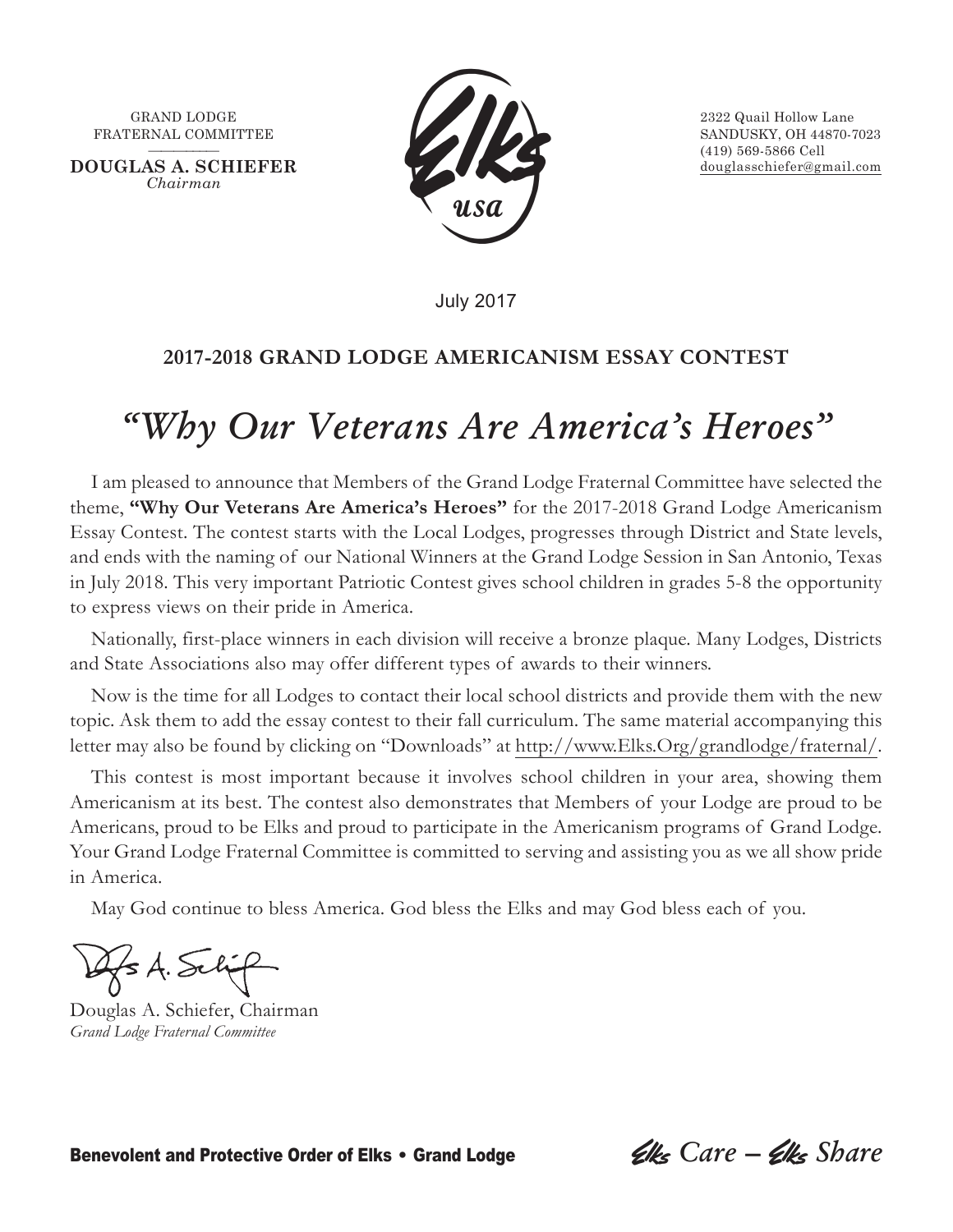

| Section 1 - to be filled out by student                                                                                                                                                                                        |              |                                                                                                      |  |  |  |  |
|--------------------------------------------------------------------------------------------------------------------------------------------------------------------------------------------------------------------------------|--------------|------------------------------------------------------------------------------------------------------|--|--|--|--|
| Division I: 5th or 6th Grade                                                                                                                                                                                                   | (Circle One) | Division II: 7th or 8th Grade                                                                        |  |  |  |  |
|                                                                                                                                                                                                                                |              |                                                                                                      |  |  |  |  |
|                                                                                                                                                                                                                                |              |                                                                                                      |  |  |  |  |
|                                                                                                                                                                                                                                |              | $F$ emale $\vert$                                                                                    |  |  |  |  |
|                                                                                                                                                                                                                                |              |                                                                                                      |  |  |  |  |
|                                                                                                                                                                                                                                |              | Address ________________________________City __________________________State _____ZIP ______________ |  |  |  |  |
| Home Phone ( ) ______________<br>(used only to contact the winners)                                                                                                                                                            |              |                                                                                                      |  |  |  |  |
| Send to Local Lodge no later than December 15, 2017.                                                                                                                                                                           |              |                                                                                                      |  |  |  |  |
| Section 2 - to be filled out by Lodge Chairman                                                                                                                                                                                 |              |                                                                                                      |  |  |  |  |
| Chairman's Name                                                                                                                                                                                                                |              |                                                                                                      |  |  |  |  |
|                                                                                                                                                                                                                                |              |                                                                                                      |  |  |  |  |
|                                                                                                                                                                                                                                |              |                                                                                                      |  |  |  |  |
|                                                                                                                                                                                                                                |              |                                                                                                      |  |  |  |  |
| Select the top three essays from each division and send them to the District Americanism Chairman by January 31, 2018<br>or the date established by the State Chairman. (Top three only, do not separate as 1st, 2nd, or 3rd.) |              |                                                                                                      |  |  |  |  |
| Section 3 - to be filled out by District Chairman                                                                                                                                                                              |              |                                                                                                      |  |  |  |  |
|                                                                                                                                                                                                                                |              |                                                                                                      |  |  |  |  |
| Address _________________________________City ___________________________State _____ZIP _________________                                                                                                                      |              |                                                                                                      |  |  |  |  |
| Chairman's Home Phone Number ( )                                                                                                                                                                                               |              |                                                                                                      |  |  |  |  |
| Select the top three essays from each division and send them to the State Americanism Chairman by February 28, 2018<br>or the date established by the State Chairman. (Top three only, do not separate as 1st, 2nd, or 3rd.)   |              |                                                                                                      |  |  |  |  |
| Section 4 - to be filled out by State Chairman                                                                                                                                                                                 |              |                                                                                                      |  |  |  |  |
| Chairman's Name                                                                                                                                                                                                                |              | State                                                                                                |  |  |  |  |
|                                                                                                                                                                                                                                |              |                                                                                                      |  |  |  |  |
|                                                                                                                                                                                                                                |              |                                                                                                      |  |  |  |  |
| Select the 1st, 2nd & 3rd place winners for your State and send the 1st place winner from each division<br>to the Contest Administrator, Dennis A. Ramsey, by March 31, 2018.                                                  |              |                                                                                                      |  |  |  |  |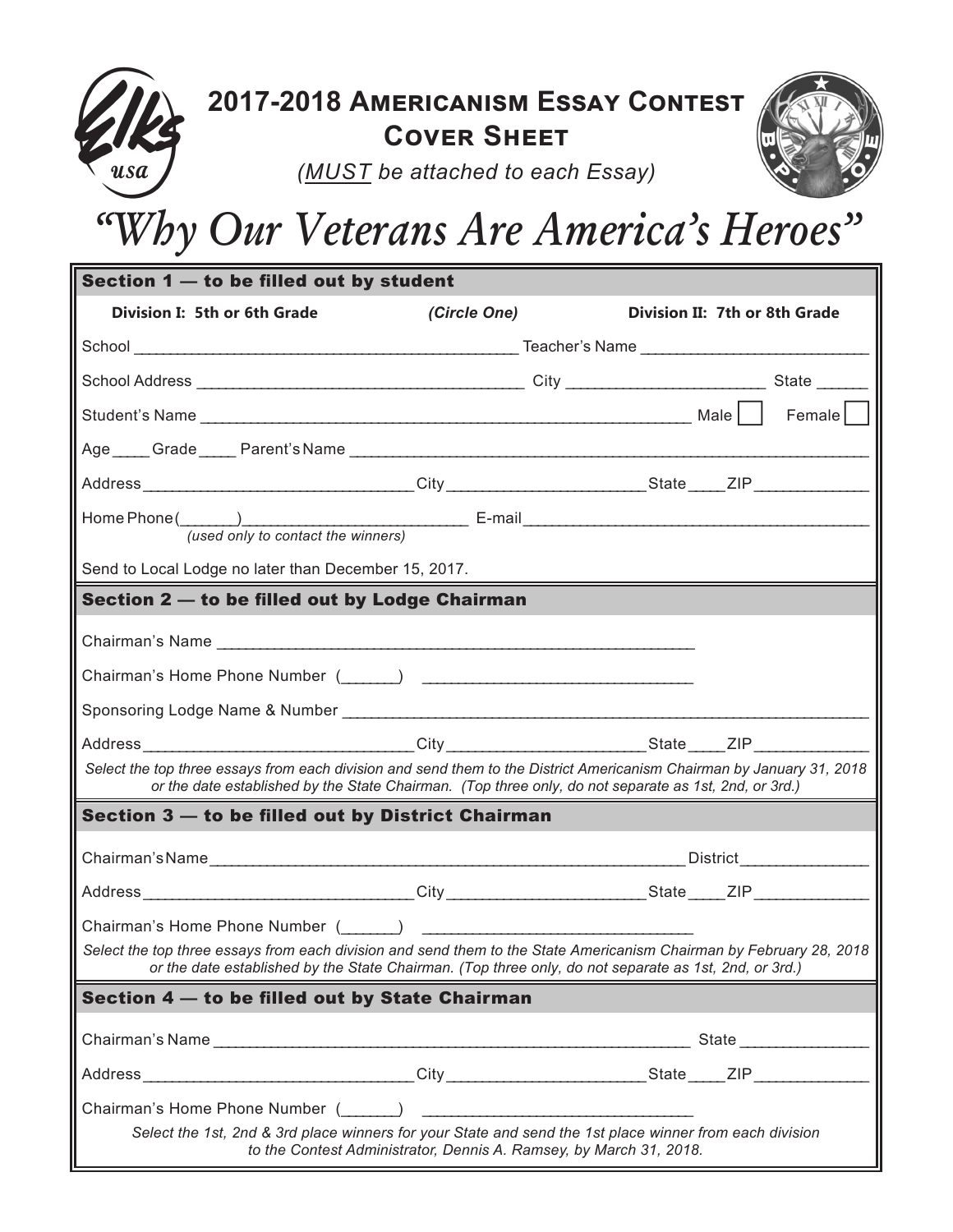

# *Are America's Heroes"*

**<sup>E</sup>ss<sup>a</sup><sup>y</sup> <sup>C</sup>ontes<sup>t</sup>**

*Sponsored by Benevolent and Protective Order of Elks of The United States of America*

### **RULES:**

- *1.* Eligible participants must be Students enrolled in the 5th, 6th, 7th or 8th grade at the time of the contest.
- *2.* Essay length is not to exceed 300 words.
- *3.* Essay must be typed or legibly printed in ink. Also, Essay must be submitted as written (or typed) *by the entrant*.
- *4.* Essay must be submitted for judging to the Elks Lodge nearest to the address of the entrant.
- *5.* Participant must be identified by name, grade, school attending and sponsoring Elks Lodge on the Essay.

### **AWARDS:**

Plaques will be awarded by the Grand Lodge for 1st, 2nd, and 3rd Place for national winning essays in Division I and Division II. Winners will be announced at the Grand Lodge Session in San Antonio, Texas, July 1-4, 2018.

### **ENTRY DATE:**

**Essay should be submitted to local Elks Lodge on/before December 15, 2017.** *The Essay Contest Cover Sheet must be completed for each level of competition and remain attached to the Essay.*

| <b>Sponsoring Elks Lodge:</b> |         | No. |  |
|-------------------------------|---------|-----|--|
| Address:                      |         |     |  |
| <b>Contact Person:</b>        |         |     |  |
| Phone No.                     |         |     |  |
| $\Delta$<br>$\leq$            | ******* |     |  |
|                               |         |     |  |